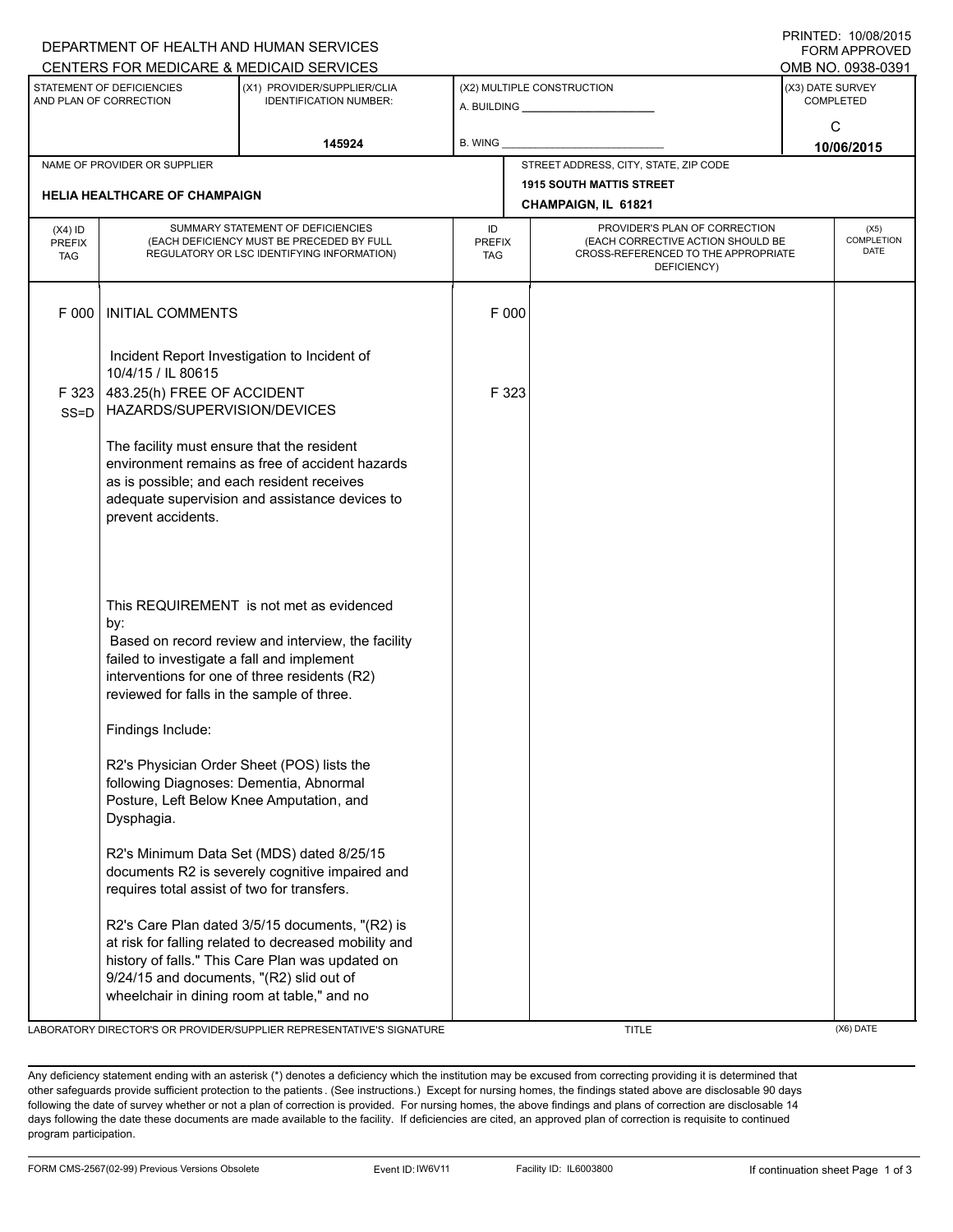|                                                     |                                                                                                                                                                                                                                                                                                                       | DEPARTMENT OF HEALTH AND HUMAN SERVICES                                                                |                      |                     | 11111111127.1000012013<br>FORM APPROVED                                  |                                      |                   |  |
|-----------------------------------------------------|-----------------------------------------------------------------------------------------------------------------------------------------------------------------------------------------------------------------------------------------------------------------------------------------------------------------------|--------------------------------------------------------------------------------------------------------|----------------------|---------------------|--------------------------------------------------------------------------|--------------------------------------|-------------------|--|
| CENTERS FOR MEDICARE & MEDICAID SERVICES            |                                                                                                                                                                                                                                                                                                                       |                                                                                                        |                      |                     |                                                                          |                                      | OMB NO. 0938-0391 |  |
| STATEMENT OF DEFICIENCIES<br>AND PLAN OF CORRECTION |                                                                                                                                                                                                                                                                                                                       | (X1) PROVIDER/SUPPLIER/CLIA<br><b>IDENTIFICATION NUMBER:</b>                                           |                      |                     | (X2) MULTIPLE CONSTRUCTION<br>A. BUILDING <b>A.</b> BUILDING             | (X3) DATE SURVEY<br><b>COMPLETED</b> |                   |  |
|                                                     |                                                                                                                                                                                                                                                                                                                       |                                                                                                        |                      |                     |                                                                          |                                      | C                 |  |
|                                                     |                                                                                                                                                                                                                                                                                                                       | 145924                                                                                                 | B. WING              |                     |                                                                          | 10/06/2015                           |                   |  |
|                                                     | NAME OF PROVIDER OR SUPPLIER                                                                                                                                                                                                                                                                                          |                                                                                                        |                      |                     | STREET ADDRESS, CITY, STATE, ZIP CODE                                    |                                      |                   |  |
|                                                     |                                                                                                                                                                                                                                                                                                                       |                                                                                                        |                      |                     | <b>1915 SOUTH MATTIS STREET</b>                                          |                                      |                   |  |
|                                                     | <b>HELIA HEALTHCARE OF CHAMPAIGN</b>                                                                                                                                                                                                                                                                                  |                                                                                                        |                      | CHAMPAIGN, IL 61821 |                                                                          |                                      |                   |  |
| $(X4)$ ID                                           | SUMMARY STATEMENT OF DEFICIENCIES                                                                                                                                                                                                                                                                                     |                                                                                                        |                      |                     | PROVIDER'S PLAN OF CORRECTION                                            |                                      | (X5)              |  |
| <b>PREFIX</b>                                       | (EACH DEFICIENCY MUST BE PRECEDED BY FULL                                                                                                                                                                                                                                                                             |                                                                                                        | <b>PREFIX</b><br>TAG |                     | (EACH CORRECTIVE ACTION SHOULD BE<br>CROSS-REFERENCED TO THE APPROPRIATE |                                      |                   |  |
|                                                     | REGULATORY OR LSC IDENTIFYING INFORMATION)<br><b>TAG</b>                                                                                                                                                                                                                                                              |                                                                                                        |                      |                     | DEFICIENCY)                                                              |                                      |                   |  |
|                                                     |                                                                                                                                                                                                                                                                                                                       |                                                                                                        |                      |                     |                                                                          |                                      |                   |  |
| F 323                                               | Continued From page 1                                                                                                                                                                                                                                                                                                 |                                                                                                        |                      | F 323               |                                                                          |                                      |                   |  |
|                                                     |                                                                                                                                                                                                                                                                                                                       |                                                                                                        |                      |                     |                                                                          |                                      |                   |  |
|                                                     | interventions were added to the Care Plan.                                                                                                                                                                                                                                                                            |                                                                                                        |                      |                     |                                                                          |                                      |                   |  |
|                                                     | R2's Fall Risk Evaluation dated 8/27/15                                                                                                                                                                                                                                                                               |                                                                                                        |                      |                     |                                                                          |                                      |                   |  |
|                                                     | documents R2 as "High Risk".                                                                                                                                                                                                                                                                                          |                                                                                                        |                      |                     |                                                                          |                                      |                   |  |
|                                                     |                                                                                                                                                                                                                                                                                                                       |                                                                                                        |                      |                     |                                                                          |                                      |                   |  |
|                                                     |                                                                                                                                                                                                                                                                                                                       | R2's Accident/Incident Report dated 9/23/15                                                            |                      |                     |                                                                          |                                      |                   |  |
|                                                     | completed by E6, Registered Nurse (RN),                                                                                                                                                                                                                                                                               |                                                                                                        |                      |                     |                                                                          |                                      |                   |  |
|                                                     |                                                                                                                                                                                                                                                                                                                       | documents, "(R2) fell backward in the dining                                                           |                      |                     |                                                                          |                                      |                   |  |
|                                                     | room, slight bump on the occipital area of the<br>head." The witness portion of the report,<br>completed by E4, Certified Nursing Assistant<br>(CNA), documents, "(E4) was coming out of the<br>kitchen with two plates of food, and saw (R2) fall<br>backward in wheelchair, hitting the floor(E4)<br>heard a thud." |                                                                                                        |                      |                     |                                                                          |                                      |                   |  |
|                                                     |                                                                                                                                                                                                                                                                                                                       |                                                                                                        |                      |                     |                                                                          |                                      |                   |  |
|                                                     |                                                                                                                                                                                                                                                                                                                       |                                                                                                        |                      |                     |                                                                          |                                      |                   |  |
|                                                     |                                                                                                                                                                                                                                                                                                                       |                                                                                                        |                      |                     |                                                                          |                                      |                   |  |
|                                                     |                                                                                                                                                                                                                                                                                                                       |                                                                                                        |                      |                     |                                                                          |                                      |                   |  |
|                                                     |                                                                                                                                                                                                                                                                                                                       |                                                                                                        |                      |                     |                                                                          |                                      |                   |  |
|                                                     |                                                                                                                                                                                                                                                                                                                       |                                                                                                        |                      |                     |                                                                          |                                      |                   |  |
|                                                     | On 10/6/15 at 2:00 pm, E2 Director of Nursing<br>(DON) stated, "when a fall happensand an<br>accident report is given to me for review, then a                                                                                                                                                                        |                                                                                                        |                      |                     |                                                                          |                                      |                   |  |
|                                                     |                                                                                                                                                                                                                                                                                                                       |                                                                                                        |                      |                     |                                                                          |                                      |                   |  |
|                                                     | post fall investigation is done, that is where the                                                                                                                                                                                                                                                                    |                                                                                                        |                      |                     |                                                                          |                                      |                   |  |
|                                                     |                                                                                                                                                                                                                                                                                                                       | root/cause and interventions are determined, and                                                       |                      |                     |                                                                          |                                      |                   |  |
|                                                     |                                                                                                                                                                                                                                                                                                                       | then put into place and put onto the care plan."                                                       |                      |                     |                                                                          |                                      |                   |  |
|                                                     |                                                                                                                                                                                                                                                                                                                       | E2 confirmed that no new interventions were                                                            |                      |                     |                                                                          |                                      |                   |  |
|                                                     |                                                                                                                                                                                                                                                                                                                       | added to R2's care plan after the 9/23/15 fall and                                                     |                      |                     |                                                                          |                                      |                   |  |
|                                                     |                                                                                                                                                                                                                                                                                                                       | stated, "I don't know why it says (R2) slid out of<br>her wheelchair, (R2) fell forward out of it." E2 |                      |                     |                                                                          |                                      |                   |  |
|                                                     |                                                                                                                                                                                                                                                                                                                       | stated, "the only people I spoke to about the                                                          |                      |                     |                                                                          |                                      |                   |  |
|                                                     |                                                                                                                                                                                                                                                                                                                       | incident was (E6) when she called to report it to                                                      |                      |                     |                                                                          |                                      |                   |  |
|                                                     |                                                                                                                                                                                                                                                                                                                       | me, and (R2) the next day but she wasn't able to                                                       |                      |                     |                                                                          |                                      |                   |  |
|                                                     |                                                                                                                                                                                                                                                                                                                       | say what happened so I wasn't able to determine                                                        |                      |                     |                                                                          |                                      |                   |  |
|                                                     |                                                                                                                                                                                                                                                                                                                       | a root/cause." Upon reading the Accident/Incident                                                      |                      |                     |                                                                          |                                      |                   |  |
|                                                     |                                                                                                                                                                                                                                                                                                                       | Report to E2, E2 stated, "well, (R2) should have                                                       |                      |                     |                                                                          |                                      |                   |  |
|                                                     |                                                                                                                                                                                                                                                                                                                       | had anti-tip bars added to her wheelchair then if                                                      |                      |                     |                                                                          |                                      |                   |  |
|                                                     |                                                                                                                                                                                                                                                                                                                       | she flipped backwards." E2 stated, "I looked at<br>the report but don't know how I missed that, I was  |                      |                     |                                                                          |                                      |                   |  |
|                                                     |                                                                                                                                                                                                                                                                                                                       | just going off what (E6) told me. E2 called E4                                                         |                      |                     |                                                                          |                                      |                   |  |
|                                                     |                                                                                                                                                                                                                                                                                                                       | CNA, with the surveyor present, and interviewed                                                        |                      |                     |                                                                          |                                      |                   |  |
|                                                     |                                                                                                                                                                                                                                                                                                                       | E4. E4 confirmed the witness statement that she                                                        |                      |                     |                                                                          |                                      |                   |  |
|                                                     |                                                                                                                                                                                                                                                                                                                       | wrote was correct. E2 and E4 both stated this                                                          |                      |                     |                                                                          |                                      |                   |  |

FORM CMS-2567(02-99) Previous Versions Obsolete Event ID:IW6V11 Facility ID: IL6003800 If continuation sheet Page 2 of 3

PRINTED: 10/08/2015